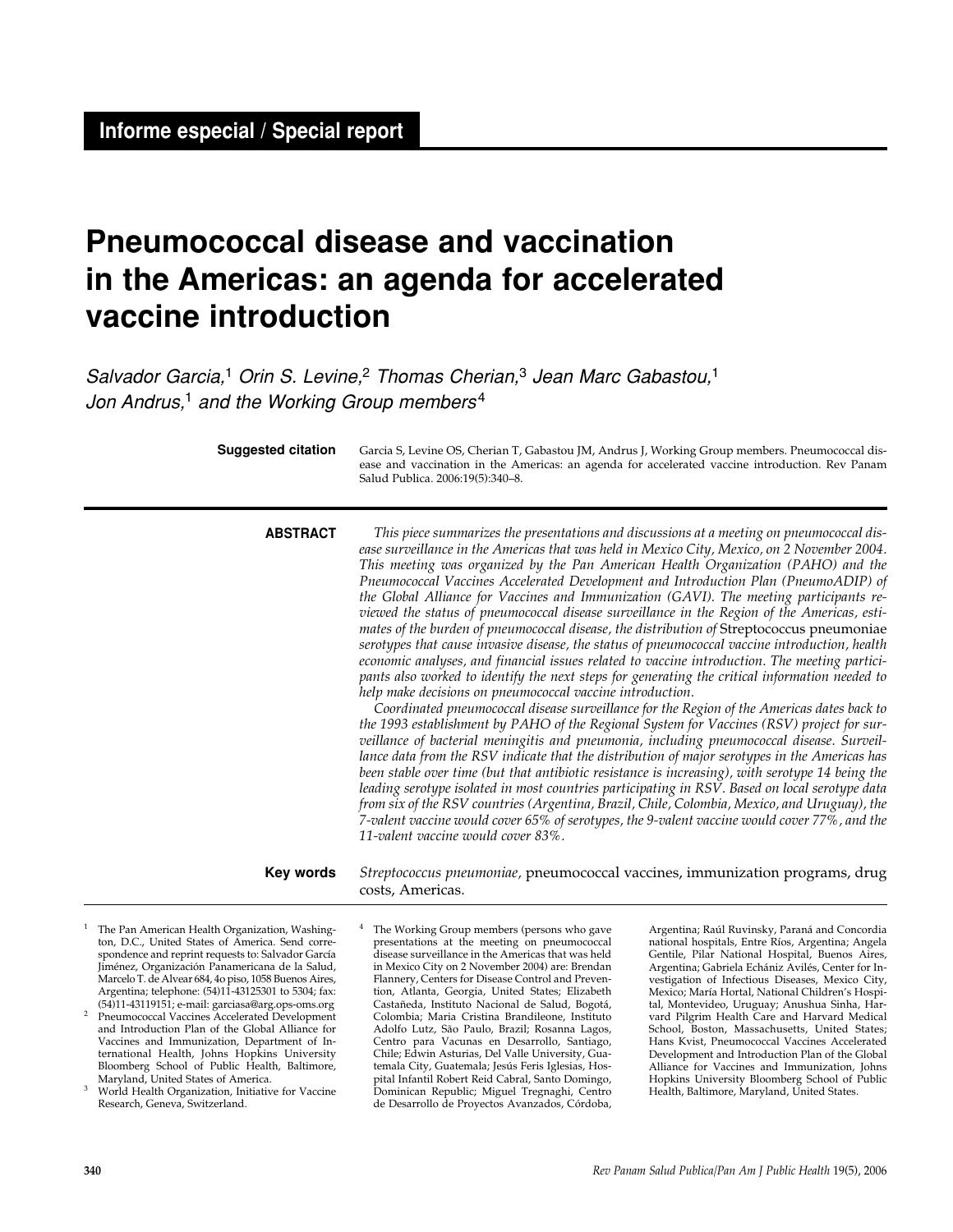A workshop on the status of pneumococcal disease and vaccine introduction in the Region of the Americas, organized by the Pan American Health Organization (PAHO) and the Pneumococcal Vaccines Accelerated Development and Introduction Plan (PneumoADIP) of the Global Alliance for Vaccines and Immunization (GAVI), was held in Mexico City, Mexico, on 2 November 2004 (1). The meeting participants reviewed the current status of pneumococcal disease surveillance in the Region of the Americas, estimates of the burden of pneumococcal disease, the distribution of *Streptococcus pneumoniae* serotypes that cause serious disease, the status of pneumococcal vaccine introduction, health economic analyses, and financial issues related to vaccine introduction. Following formal presentations, the participants discussed the current pneumococcal disease situation in the Region, epidemiological surveillance, and burden of disease estimates. The ultimate objective of the discussion was to identify the next steps for generating the information needed to help make decisions on vaccine introduction. The purpose of this paper is to present the results of the meeting and to outline an agenda of priority activities for accelerating vaccine introduction decisions.

#### **GLOBAL OVERVIEW**

The World Health Organization (WHO) estimates that pneumococcal disease causes some 1.6 million deaths annually, of which some 800 000 are among children less than 5 years old (2). Pneumonia is the leading cause of infectious mortality in children higher than HIV, tuberculosis, or malaria—with pneumococcal deaths exceeding the some 1.1 million deaths from malaria annually. However, recent interviews with global health decisionmakers indicate that awareness of those facts is low. Clearly, more data and better communication of existing data on the importance of pneumococcal diseases are important in ensuring that pneumococcal vaccine introduction is adequately prioritized.

The epidemiologic pattern of *S. pneumoniae* infections is influenced by several important factors, but all pneumococcal disease begins with colonization of the upper respiratory tract. In many cases, colonization is followed by either localized infection of mucosal surfaces, such as the tympanic membranes or the lungs, or invasion of other sterile body spaces such as the bloodstream, cerebrospinal fluid, or joints (3). Pneumococcal carriage occurs in all age groups. The rates of invasive pneumococcal disease are highest in children aged < 2 years, but disease continues to occur at all ages, with rates among the elderly approaching those seen in young children. In industrialized countries the highest mortality rate from invasive pneumococcal disease is found among the elderly, who may account for 80% or more of the pneumococcal deaths in these nations. Though most pneumococcal deaths are due to invasive disease, otitis media is also a major cause of morbidity as well as economic costs to health systems and families. While most episodes of otitis media resolve on their own, they are still a leading cause of antibiotic use and of missed work for parents. The episodes also have the potential for long-term sequelae such as hearing loss in children. Several risk factors for pneumococcal disease have been described, including attending a child care center, lack of breastfeeding, antecedent use of antibiotics, recurrent/frequent otitis media, and underlying medical conditions such as sickle cell disease, HIV, and nephrotic syndrome.

Antibiotic resistance is another critical issue, with a pattern of increased rates of antibiotics use leading to greater antimicrobial resistance. The resulting use of broad-spectrum and newer antibiotics in turn produces more resistance to these newer antibiotics. The growing resistance to conventional antibiotics substantially increases treatment costs.

A pneumococcal vaccination program has benefits beyond the protec-

tion provided to vaccinated children. Reducing the circulation of bacteria can reduce transmission to and among unvaccinated individuals and thereby provide indirect protection of unvaccinated persons (4). This herd immunity is demonstrated by a reduction in the circulation of serotypes included in the pneumococcal vaccine applied to the entire population. However, a concern has been raised that replacing the currently circulating serotypes could increase the circulation of nonvaccine strains.

Pneumococcal disease is serious, common, and preventable. However, its prevention requires a concerted international effort to make the vaccine available in all countries, including the poorest ones. The poorest nations carry the highest disease burden, yet vaccination is often prohibitively expensive for them. This has been true, for example, with the *Haemophilus influenzae* type b and hepatitis B vaccines, whose introduction in the world's poorest countries has been unacceptably slow.

## **PNEUMOCOCCAL DISEASE SURVEILLANCE IN THE AMERICAS**

Coordinated pneumococcal disease surveillance in the Region of the Americas dates back to the 1993 establishment by PAHO of the Regional System for Vaccines (RSV) project for surveillance of bacterial meningitis and pneumonia, including pneumococcal disease, in six countries of Latin America: Argentina, Brazil, Chile, Colombia, Mexico, and Uruguay (5). The objective of the RSV network was to determine the distribution of pneumococcal serotypes causing severe disease and the prevalence and epidemiology of antimicrobial-resistant pneumococci. Subsequently, RSV was incorporated into the PAHO Special Program for Vaccines and Immunization, which expanded the activities of the network to conduct surveillance for other agents that cause meningitis and pneumonia, such as *Haemophilus influenzae* type b (Hib) and meningococcus.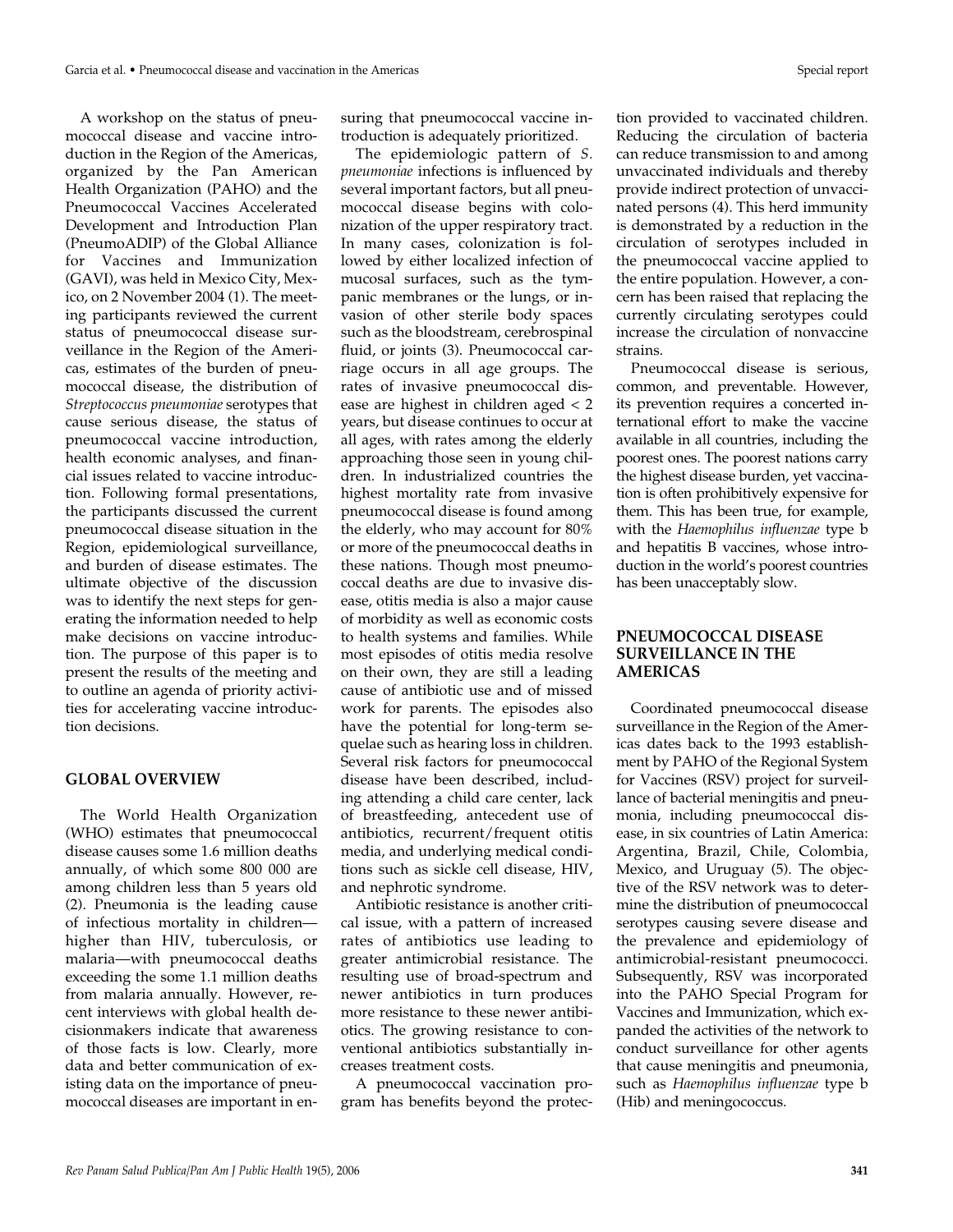|               | Argentina |      | <b>Brazil</b> |      |     | Chile |     | Colombia |              | Mexico |     | Uruguay |         | Total |  |
|---------------|-----------|------|---------------|------|-----|-------|-----|----------|--------------|--------|-----|---------|---------|-------|--|
| Serotype      | No.       | $\%$ | No.           | $\%$ | No. | $\%$  | No. | $\%$     | No.          | $\%$   | No. | $\%$    | No.     | $\%$  |  |
|               | 41        | 7.5  | 81            | 5.1  | 6   | 17.6  | 30  | 7.3      | 6            | 1.6    | 33  | 10.5    | 197     | 6.04  |  |
| 3             | 8         | 1.5  | 55            | 3.5  |     | 2.9   | 22  | 5.4      | 8            | 2.2    | 19  | 6.1     | 113     | 3.46  |  |
| 4             | 5         | 0.9  | 32            | 2.0  | 4   | 11.8  | 4   | 1.0      | 4            | 1.1    | 6   | 1.9     | 55      | 1.69  |  |
| 5             | 69        | 12.6 | 66            | 4.2  | 0   | 0.0   | 26  | 6.3      | 0            | 0.0    | 37  | 11.8    | 198     | 6.07  |  |
| 6A            | 9         | 1.6  | 71            | 4.5  | 2   | 5.9   | 27  | 6.6      | 15           | 4.1    | 8   | 2.6     | 132     | 4.04  |  |
| 6B            | 40        | 7.3  | 156           | 9.8  |     | 2.9   | 47  | 11.4     | 41           | 11.1   | 16  | 5.1     | 301     | 9.22  |  |
| 7F            | 21        | 3.8  | 39            | 2.5  |     | 2.9   | 6   | 1.5      | 5            | 1.4    | 10  | 3.2     | 82      | 2.51  |  |
| 9V            | 17        | 3.1  | 41            | 2.6  | 0   | 0.0   | 17  | 4.1      | 12           | 3.3    | 11  | 3.5     | 98      | 3.00  |  |
| 14            | 196       | 35.7 | 488           | 30.7 | 4   | 11.8  | 118 | 28.7     | 37           | 10.0   | 110 | 35.1    | 953     | 29.2  |  |
| 18C           | 23        | 4.2  | 80            | 5.0  | 2   | 5.9   | 17  | 4.1      | 8            | 2.2    | 6   | 1.9     | 136     | 4.17  |  |
| 19A           | 14        | 2.6  | 56            | 3.5  |     | 2.9   |     | 0.2      | 16           | 4.3    | 12  | 3.8     | 100     | 3.06  |  |
| 19F           | 16        | 2.9  | 71            | 4.5  | 10  | 29.4  | 13  | 3.2      | 65           | 17.6   | 8   | 2.6     | 183     | 5.61  |  |
| 23F           | 20        | 3.6  | 79            | 5.0  | 2   | 5.9   | 39  | 9.5      | 52           | 14.1   | 4   | 1.3     | 196     | 6.00  |  |
| 12F           | 0         | 0.0  | 0             | 0.0  | 0   | 0.0   | 0   | 0.0      | $\mathbf{0}$ | 0.0    | 9   | 2.9     | 9       | 0.28  |  |
| <b>Others</b> | 70        | 12.8 | 273           | 17.2 | 0   | 0.0   | 44  | 10.7     | 100          | 27.1   | 24  | 7.7     | 511     | 15.7  |  |
| Total         | 549       | 100  | 588           | 100  | 34  | 100   | 411 | 100      | 369          | 100    | 313 | 100     | 3 2 6 4 | 100   |  |

**TABLE 1. Streptococcus pneumoniae serotypes causing invasive disease and isolated from children aged** < **6 years in six countries of Latin America through the Regional System for Vaccines network, 2000–2003** 

The number of participating countries was enlarged to 15 in 1998, and subsequently to 21, including some countries of the English-speaking Caribbean. In addition to the 6 original countries the RSV member countries are: Bolivia, Costa Rica, Cuba, the Dominican Republic, Ecuador, El Salvador, Guatemala, Honduras, Jamaica, Nicaragua, Panama, Paraguay, Peru, Trinidad and Tobago, and Venezuela. The RSV network continues to monitor trends in the circulating serotypes and in antimicrobial resistance patterns; this information could help to measure the impact of pneumococcal vaccination in the Americas. In 2000 the RSV network added surveillance for X-ray-proven pneumonia.

Surveillance data from RSV show that the distribution of major serotypes has been stable over time in the six initial RSV countries (Argentina, Brazil, Chile, Colombia, Mexico, and Uruguay), but that antibiotic resistance has been increasing. Based on data collected in the six countries, no significant serotype changes occurred between the 1993–1999 period and the 2000–2003 period. In total, over 8 000 isolates were studied in both periods. Serotype 14 was the leading serotype isolated in the six countries. Table 1

shows the distribution, by number and percentage, of the isolates of streptococcus pneumonia, by serogroup and by country, in invasive diseases occurring in children aged < 6 years during the 2000–2003 period in the six countries.

Based on the serotype data from the six countries, the 7-valent vaccine would cover 65% of the serotypes, the 9-valent vaccine would cover 77%, and the 11-valent vaccine would cover 83% (Table 2). As an example of the increasing threat of antibiotic-resistant pneumococcus, RSV surveillance shows that the proportion of pneumococcus that is not susceptible to penicillin increased from 14.7% in 1993 to 30.6% in 1999, and to 39.8% in 2003.

# **PNEUMOCOCCAL CONJUGATE VACCINE TRIALS**

At least eight large randomized, controlled phase III trials of pneumococcal conjugate vaccines have been conducted. Among them have been three trials with the 7-valent vaccine from Wyeth (Prevenar), three with Wyeth's 9-valent vaccine candidate, and one each with a 7-valent vaccine candidate from Merck, an 11-valent vaccine candidate from GlaxoSmithKline (GSK), and an 11-valent vaccine candidate from Aventis. While each of these trials provides important information about the potential for pneumococcal conjugate vaccine to protect children, only the 7-valent vaccine from Wyeth is currently licensed, and the remaining vaccine candidates are likely to be reformulated if they reach commercialization.

One consistent finding of the completed efficacy trials of the 7- and 9 valent conjugate vaccines is a high level of efficacy against invasive disease caused by the serotypes contained in the vaccines (6). The point estimates of efficacy range from 77% to 97%. In HIV-infected children in South Africa, the point estimate of efficacy against vaccine-type invasive disease was 58%. Continued follow-up in South Africa shows that the protection lasts for up to four years following vaccination, even in HIV-infected children.

Pneumonia represents the largest burden of pneumococcal disease, and it constitutes an important cause of childhood mortality in developing countries (7). However, vaccine efficacy against nonbacteremic pneumococcal pneumonia has been difficult to determine because of the lack of a suitable test to make an etiological diagnosis. Efficacy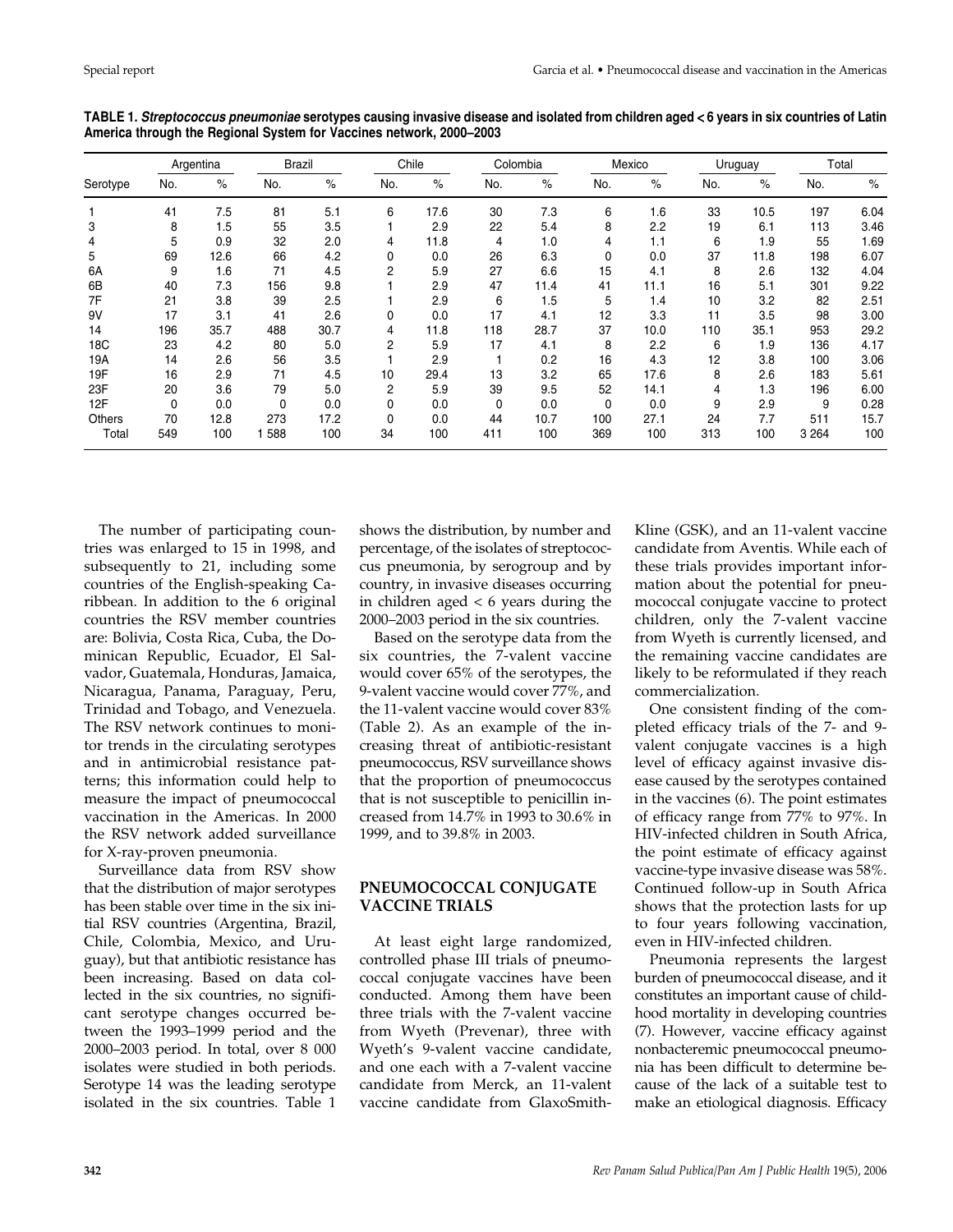| TABLE 2. Proportion of invasive diseases caused by <i>Streptococcus pneumoniae</i> that would be prevented by dif- |
|--------------------------------------------------------------------------------------------------------------------|
| ferent polyvalent pneumococcal vaccines in children aged < 6 years, according to isolates found in six coun-       |
| tries of Latin America (Argentina, Brazil, Chile, Colombia, Mexico, and Uruguay), 2000–2003                        |

|                     | 11-valent                |       |                   |                          | 9-valent |                   |                          | 7-valent |                   |  |  |
|---------------------|--------------------------|-------|-------------------|--------------------------|----------|-------------------|--------------------------|----------|-------------------|--|--|
| Vaccine<br>serotype | Number<br>of<br>isolates | $\%$  | $\%$<br>cumulated | Number<br>of<br>isolates | %        | $\%$<br>cumulated | Number<br>0f<br>isolates | $\%$     | $\%$<br>cumulated |  |  |
|                     | 197                      | 6.04  | 6.04              | 197                      | 6.04     | 6.04              | N <sub>la</sub>          |          |                   |  |  |
| 3                   | 113                      | 3.46  | 9.50              | <b>NI</b>                |          |                   | NI                       |          |                   |  |  |
| 4                   | 55                       | 1.69  | 11.20             | 55                       | 1.69     | 7.72              | 55                       | 1.69     | 1.69              |  |  |
| 5                   | 198                      | 6.07  | 17.20             | 198                      | 6.07     | 13.80             | NI                       |          |                   |  |  |
| 6B                  | 301                      | 9.22  | 26.50             | 301                      | 9.22     | 23.00             | 301                      | 9.22     | 10.90             |  |  |
| 7F                  | 82                       | 2.51  | 29.00             | <b>NI</b>                |          |                   | NI                       |          |                   |  |  |
| 9V                  | 953                      | 29.20 | 58.20             | 953                      | 29.20    | 52.20             | 953                      | 29.20    | 40.10             |  |  |
| 14                  | 301                      | 9.22  | 67.40             | 301                      | 9.22     | 61.40             | 301                      | 9.22     | 49.30             |  |  |
| 18C                 | 136                      | 4.17  | 71.60             | 136                      | 4.17     | 65.60             | 136                      | 4.17     | 53.50             |  |  |
| 19F                 | 183                      | 5.61  | 77.20             | 183                      | 5.61     | 71.20             | 183                      | 5.61     | 59.10             |  |  |
| 23F                 | 196                      | 6.00  | 83.20             | 196                      | 6.00     | 77.20             | 196                      | 6.00     | 65.10             |  |  |

a NI = not included.

trials have focused on measuring the impact of the vaccine against overall clinical or radiological pneumonia. Trials in the state of California (in the United States) (6) and in non-HIVinfected children in South Africa have shown that the vaccine results in a 20%–30% reduction in radiologically confirmed pneumonia (8). However, a trial among the Navajo Indian population in United States did not show a similar effect, according to a presentation that Thomas Cherian made during the November 2004 workshop in Mexico City. Also, Cherian said, data suggest that the vaccine's effect on pneumonia is mainly limited to children less than 24 months of age.

Data from South Africa suggest that measuring the impact of vaccine on radiological pneumonia might underestimate the true impact of the vaccine on pneumonia. The use of alternative definitions, including the use of acute phase reactants, is being evaluated to determine whether they can be used to fully define vaccine impact on pneumonia. One of the unexpected findings in the South African trial (8) was the impact of the vaccine on virus-associated hospitalized pneumonia. Results demonstrated a reduction of approximately 30% in virus-associated pneumonia, suggesting a sizable proportion of hos-

pitalized cases of pneumonia associated with viral infections have dual bacterial and viral infections and are preventable by vaccination.

The 7-valent conjugate vaccine from Wyeth has also been evaluated for efficacy against otitis media, according to information presented at the Mexico City workshop. The vaccine had 57% efficacy against culture-confirmed otitis media that was due to the vaccine serotypes. This reduction, however, was offset by increases in otitis due to nonvaccine serotypes, so that the overall effect on pneumococcal otitis media due to any serotype was 51%. Importantly, the vaccine did show significant reductions in cases of otitis requiring tympanostomy tube placement. Chronic otitis and hearing loss are common in developing countries, and reduction of this morbidity would be an important public health contribution. Further research is warranted.

Despite the impressive effects of the 7-valent vaccine against invasive pneumococcal disease (IPD) and pneumonia, the price of this vaccine is a significant obstacle to its sustained use in developing countries. Preliminary data suggest that schedules using fewer doses of the conjugate vaccine may be as effective as a three- or fourdose schedule. Studies to evaluate alternative vaccination schedules using fewer doses of the conjugate vaccine, with or without a booster dose of polysaccharide vaccine, are planned.

# **THE EXPERIENCE IN THE UNITED STATES SINCE THE INTRODUCTION OF A PNEUMOCOCCAL CONJUGATE VACCINE IN 2000**

Wyeth's Prevenar, a 7-valent pneumococcal polysaccharide-protein conjugate vaccine, was introduced in the United States in 2000 (4). Although demand for the vaccine has been strong, supply shortages have occurred, limiting the number of doses that children were able to receive. Despite the shortages, active surveillance for invasive pneumococcal disease in sites throughout the country has shown dramatic declines in disease burden in young children. Disease caused by the seven vaccine serotypes has been nearly eliminated among children aged < 2 years, dropping from 158 cases per 100 000 children in 1998–1999 to 6 cases per 100 000 in 2003 (4). Increases in disease caused by nonvaccine serotypes have been observed, but so far they have been small relative to the decreases in vaccine serotype disease.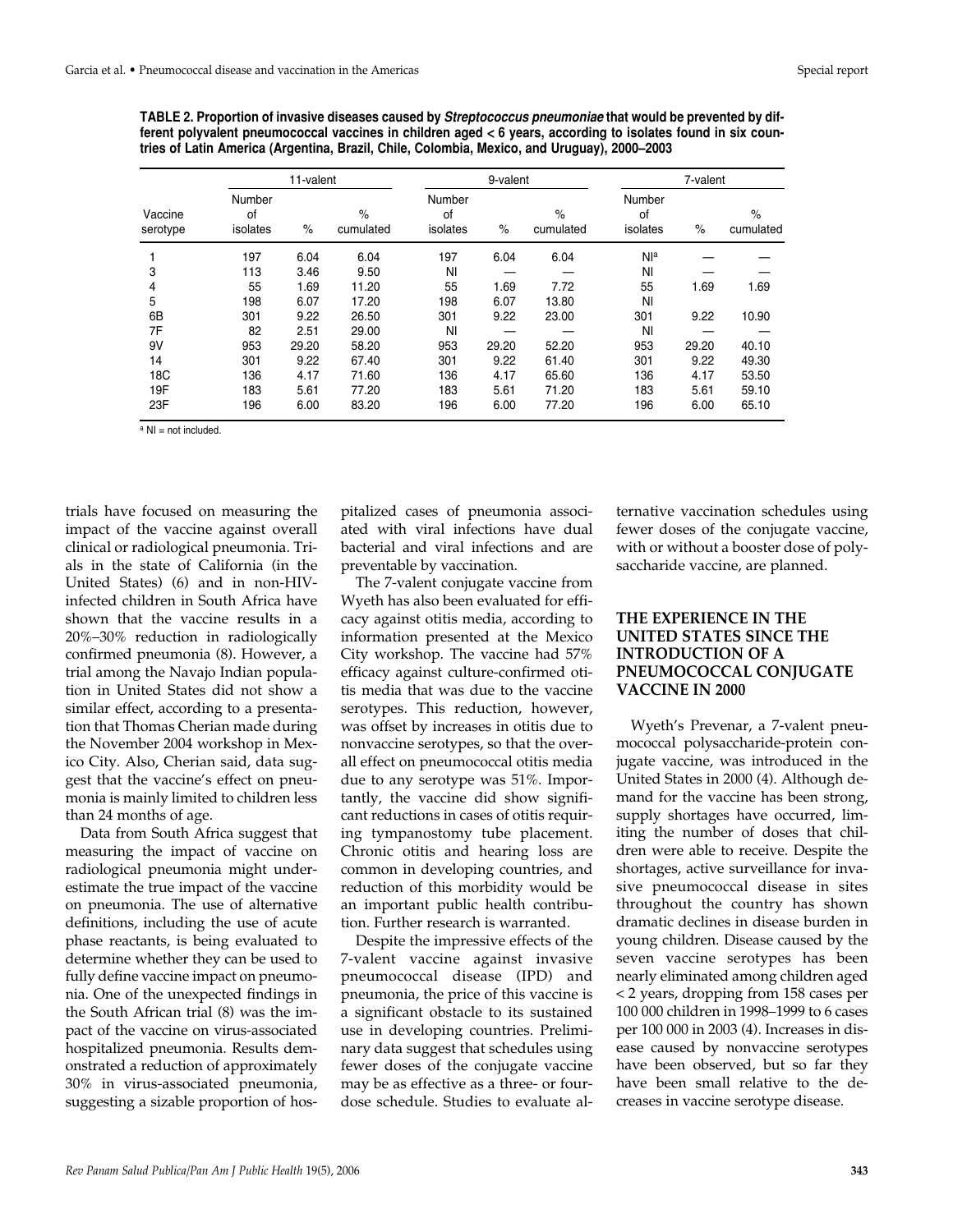The Wyeth Prevenar 7-valent vaccine has also reduced transmission of vaccine-type pneumococci, leading to substantial declines in the incidence of vaccine-type invasive disease among unvaccinated children and adults in the United States (4). This herd immunity has resulted in 31% less invasive pneumococcal disease due to vaccine serotypes in persons 65 years old and older, the age group that has the highest remaining burden of disease and suffers the most pneumococcal deaths. The vaccine has also greatly reduced the burden of antibiotic-resistant infections in both vaccinated children and unvaccinated adults. Because this conjugate vaccine almost doubled the cost of the primary series of vaccines for children, continued surveillance is important to demonstrate the vaccine's impact and also to watch for undesired consequences (e.g., increased risk of serious vaccine adverse events). In developing countries, surveillance to measure the vaccine's impact on pneumonia incidence will be even more important.

# **ISSUES WITH PNEUMOCOCCAL SURVEILLANCE**

Pneumococcus is not associated with a single clinical syndrome, but rather produces a variety of diseases, each of which may be caused by any of several other organisms. Therefore, establishment of pneumococcal disease is dependent on laboratory confirmation. However, for pneumonia, which is the disease of greatest public health importance, there are no good tests to determine pneumococcal etiology. The gold standard, isolation of pneumococci from blood cultures, is poorly sensitive. It probably captures less than 10% of all pneumococcal pneumonias, according to information presented at the November 2004 workshop in Mexico City.

Surveillance for pneumococcal disease can be conducted using either the classical methods for surveillance for laboratory-confirmed disease or indirect methods that use pneumonia surveillance and vaccine probe studies. Surveillance for laboratory-confirmed disease will provide data on serotype distribution and antimicrobial susceptibility. If done as prospective community-based surveillance, it will also provide incidence data on IPD. However, a number of factors need to be taken into consideration when interpreting the data. The study setting, prevailing clinical practices, criteria and threshold for obtaining cultures, and community antibiotic use may all influence the data that are generated. These factors must be carefully considered when comparing data collected over different time periods and from different sites. Efforts to standardize these factors may contribute to more interpretable data.

The vaccine probe approach has been a useful method to determine the burden of Hib disease, according to information presented at the November 2004 workshop in Mexico City. With pneumococcal vaccine, determining the disease burden is difficult because of the multiplicity of serotypes that cause disease and the fact that only a few of them are represented in the 7-valent vaccine. However, it is still possible to determine the vaccinepreventable burden of disease. Estimation of pneumonia disease burden using the same outcome definitions as the vaccine trials will allow estimation of vaccine impact even where vaccine trials or probe studies are not possible. However, these studies may need to explore other pneumonia definitions in order to define the vaccine-preventable pneumonia burden more fully.

Finally, national decisionmakers will increasingly need local data in order to decide on vaccine introduction. Prospective disease burden studies are not feasible or even necessary in every country or in all the regions of a large country. A burden assessment tool is under development that will allow rapid estimation of the local burden, using available local data and making adjustments for certain key variables, and using assumptions based on regional or epidemiologically representative data from prospective studies.

# **PROGRESS OF THE SURVEILLANCE NETWORK OF THE REGIONAL SYSTEM FOR VACCINES**

The RSV network was established in 1993 to conduct epidemiological surveillance for vaccine-preventable bacterial disease. As was mentioned earlier, the network initially included 6 countries of Latin America, but later was expanded to 21 nations, including several in the English-speaking Caribbean. The objective of this network is to conduct epidemiological and laboratory surveillance for meningitis, pneumonia, and sepsis due to *S. pneumoniae*, *H. influenzae*, and *Neisseria meningitidis.*

The RSV network conducts surveillance of pneumococcus serotypes and antimicrobial susceptibility of strains isolated from children aged < 6 years suffering from invasive pneumococcal disease. Since the beginning, quality control has been strict, with support coming from the National Centre for Streptococcus in Edmonton, Canada. The network has strengthened its quality control by adding two subregional reference centers: the *Instituto Adolfo Lutz*, which is in the city of São Paulo, Brazil, and the *Instituto Nacional de Salud* (National Institute of Health), which is in the city of Bogotá, Colombia.

Based on 4 876 isolates from the 1999–2002 period from the six initial RSV countries (Argentina, Brazil, Chile, Colombia, Mexico, and Uruguay), the *S. pneumoniae* serotypes found, ranked by frequency, were: 14, 6A/B*,* 1, 18C, 5, 23F, 19F, 19A, 7F, 9V, 3, and 12F, according to information presented at the November 2004 workshop in Mexico City. However, there are distribution differences among countries, as well as differences in antimicrobial susceptibility patterns.

The RSV network has entered a new stage that will require better coordination and management of all activities. The goals in the new stage include:

• increasing funding to PAHO in order to strengthen coordination in the Region of the Americas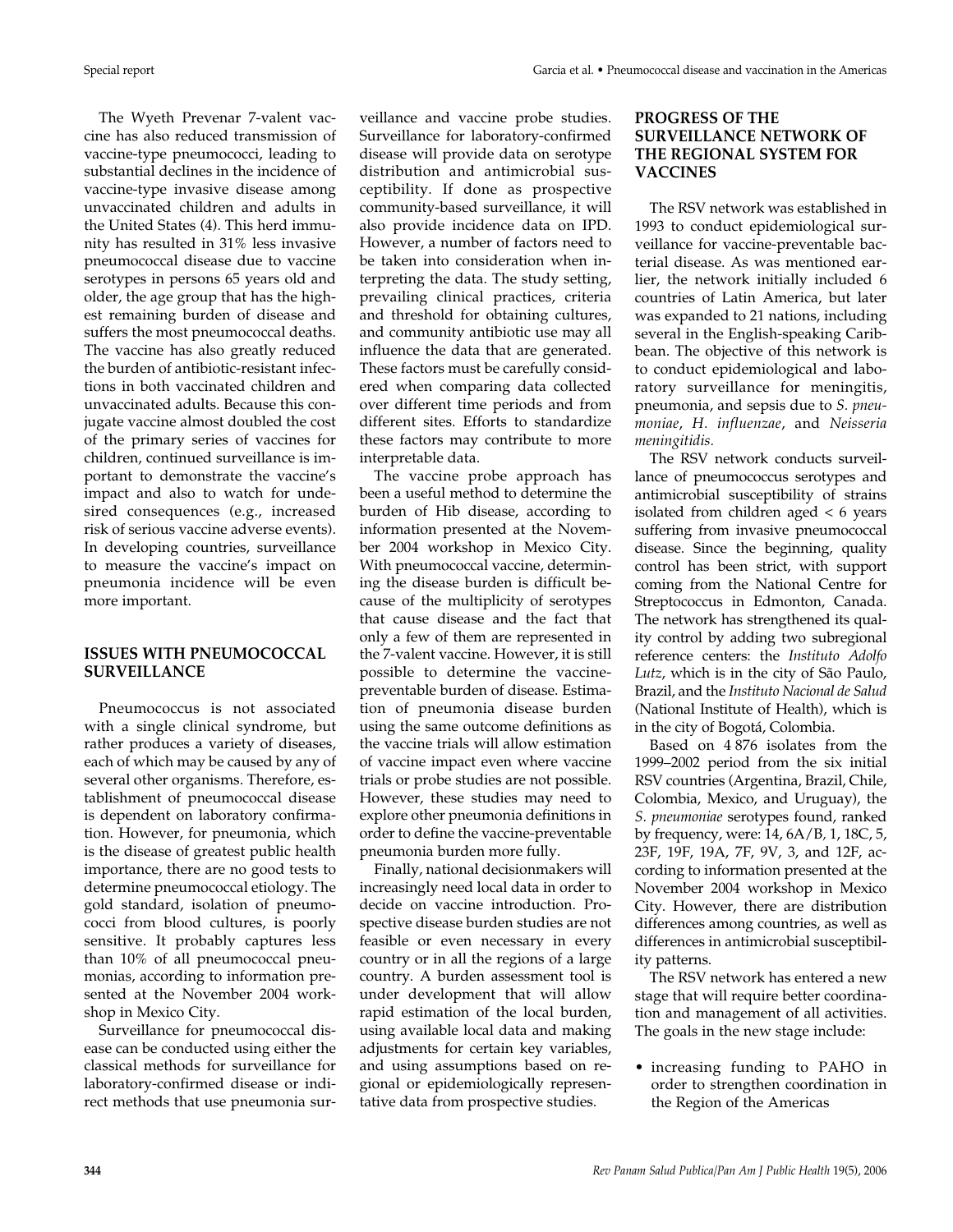- implementing and maintaining a quality management system within the framework of the ISO 9000 norms that certify the quality management system of an institution
- standardizing laboratory techniques following criteria used by the National Committee for Clinical Laboratory Standards
- strengthening the RSV program by conducting external evaluations of performance in the 21 participating countries
- conducting supervisory and quality assurance activities for national and local laboratories, using standardized tools
- having laboratory researchers from the RSV group publish at least four scientific articles during 2005–2006
- conducting training workshops to improve the diagnostic capacity in all the RSV laboratories
- acquiring reagents to identify and serotype pneumococcus, haemophilus, and meningococcus and to determine sensitivity patterns in the participating countries
- creating a Web site for the countries in the Region of the Americas to input up-to-date data and also to disseminate information to the local, national, and Regional level that will guide the decision-making process

In 2000, surveillance of radiological pneumonia was initiated by selected countries, including Argentina, Brazil, Colombia, Costa Rica, Chile, Nicaragua, Panama, Paraguay, and Uruguay. Pneumonia is recognized as an important cause of childhood morbidity and mortality, and Hib and pneumococcal conjugate vaccines will significantly reduce this burden. To establish radiological pneumonia surveillance within the RSV network, it was essential that methods used to interpret chest radiographs be standardized. In 2001 a WHO-sponsored working group defined a constellation of criteria that was most likely to represent bacterial pneumonia, including a process of standardization and calibration (9). To facilitate the standardized use of these definitions, an external quality assurance and

self-assessment and training program was also developed by an ad-hoc group of experts at the request of PAHO.

# **PROJECTED ECONOMIC IMPACT OF PNEUMOCOCCAL VACCINATION IN DEVELOPING COUNTRIES**

Conjugate pneumococcal vaccines hold the promise of reducing pneumococcal disease deaths and disability, but costs of introduction, vaccine price, and cost-effectiveness need to be considered when implementing vaccine policy. Various economic analyses have been conducted, including using data from a middle-income sub-Saharan Africa country to model a three-dose schedule of a 9-valent vaccine. For that model, inputs were derived from published literature, unpublished data, and opinions from a panel of experts. The base-case estimate of a pneumococcal conjugate vaccine's incremental cost-effectiveness ratio (CER) was US\$ 508/disabilityadjusted life year averted, according to information in a presentation by Anushua Sinha at the November 2004 workshop in Mexico City. This CER was most sensitive to three data inputs: vaccine efficacy against fatal pneumonia, proportion of under-five deaths due to acute respiratory infection, and vaccine price.

# **COMMUNICATIONS**

Experiences with the introduction of other vaccines and other health interventions highlight the importance of an effective communications strategy. The collection of data for publication in scientific journals or for presentation at technical meetings is not sufficient to assure that policymakers are aware of and understand the data. Research, surveillance, and economic data need to be presented in ways that policymakers can understand.

Introducing a safe, affordable pneumococcal vaccine will require a wider network of partners and advocates who will support changes in national immunization policy. For purposes of advocacy development it will be important to tailor messages based on the best scientific data available. Effective channels for disseminating the messages include scientific publications, reports at scientific meetings, and the news media. Approaches to communication will need to be evaluated periodically, and modifications made when appropriate.

# **THE EXPERIENCES OF SIX COUNTRIES IN LATIN AMERICA**

As described below, the experiences of six countries in Latin America were reviewed in presentations given by experts during the November 2004 workshop in Mexico City.

## **Mexico**

Beginning in February 2002, Mexican health authorities conducted an evaluation of the impact of the conjugated 7-valent vaccine among 185 children initially aged < 1 year. The vaccine was administered using a vaccination schedule of three doses, with an interval of 6 months between each dose and a booster for children initially aged 2 to 6 months, and two doses and a booster for children initially aged 7 to 11 months. All children were followed up after vaccination, up to 2 years of age.

Nasopharyngeal samples were taken from all the children prior to vaccination in order to perform a pneumococcal colonization study. In the study, 59 of the children (32%) were found to be carriers of *S. pneumoniae*. Six of the seven serotypes contained in the 7 valent vaccine were isolated from children in both of the age groups: 4, 6B, 14, 18C, 19F, and 23F.

# **Guatemala**

In 1996 a surveillance network for pneumococcal disease was established in Guatemala. This network included the three public reference hospitals in the area of the capital, which together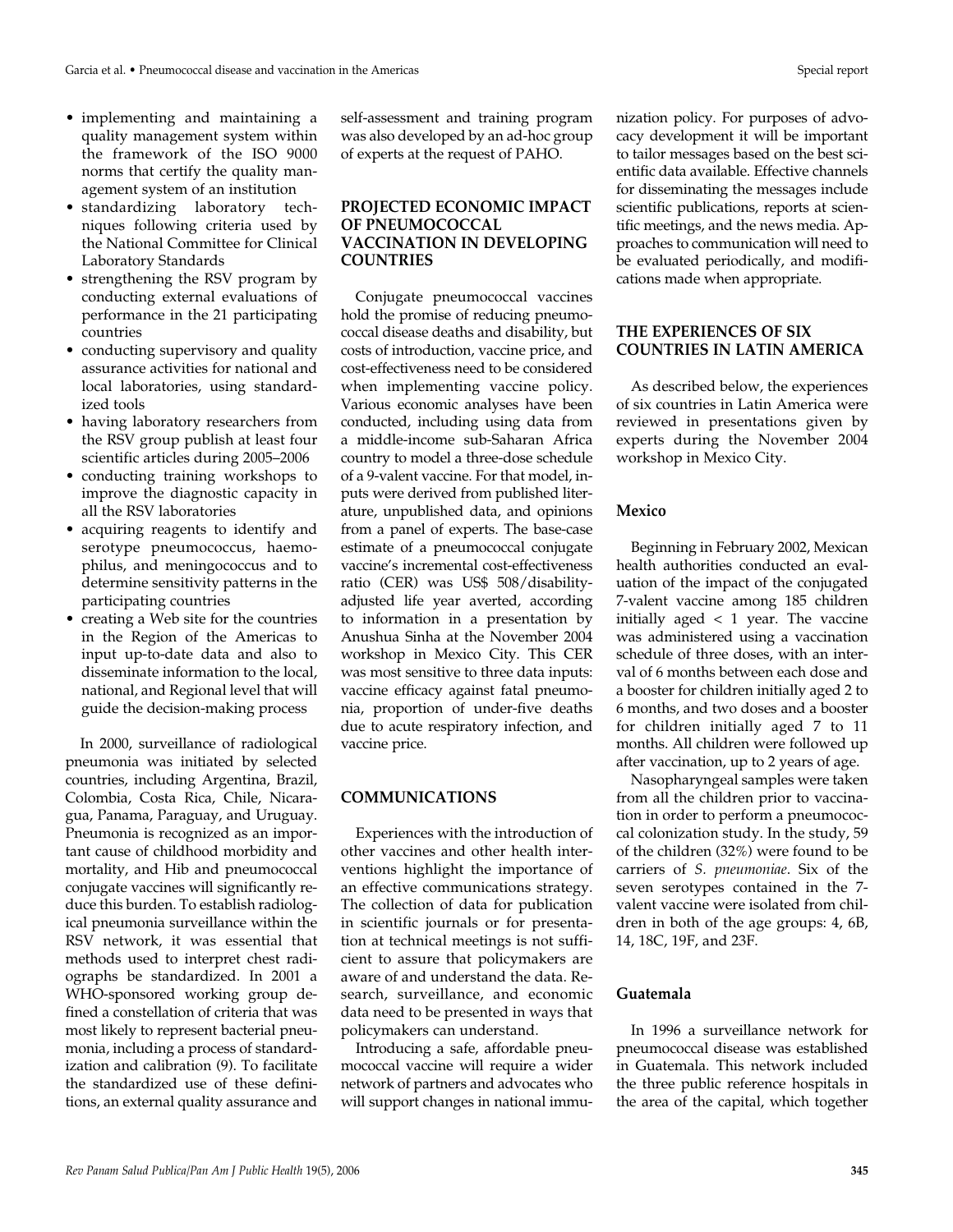serve approximately 85% of the city's population. A surveillance protocol, including case definitions for meningitis, sepsis, pneumonia, and other invasive diseases, was standardized. In the three participating hospitals' laboratories, the agars used for bacterial isolation were improved, the latex agglutination test was implemented, and automatic systems to detect bacterial growth in blood cultures were progressively introduced. These improvements in the laboratories resulted in an increase in the rate of isolation of *S. pneumoniae* and *H. influenzae* type b, from 0.6% to 18.7%, from cultures of specimens collected from suspected cases.

From October 1996 to June 2004, 301 confirmed cases of invasive pneumococcal disease were detected using conventional bacterial culture, latex agglutination, or both methodologies to confirm the diagnosis. Fifty-seven cases (19.0%) were confirmed by culture alone, 79 (26.2%) by latex agglutination alone, and 165 (54.8%) by both methodologies. Of these 301 cases, 152 (50.5%) were meningitis, 140 (46.5%) were pneumonias, and the other 9 (3.0%) corresponded to sepsis and septic arthritis. The peak of invasive pneumococcal disease occurred among children aged 2 to 7 months, and meningitis was the most common diagnosis in this age group. Mortality from pneumococcal meningitis was 40%, and 7% for severe pneumonia (defined as pneumonias with bacteremia and/or pleural effusion).

Of the cases detected using latex agglutination that would not have been detected using conventional bacterial culture, 33 were cases of meningitis (21.7% of all meningitis), and 46 were cases of pneumonia (32.8% of all pneumonias).

Epidemiological surveillance has detected the serotypes 1, 2, and 5 as causative agents for severe invasive pneumococcal disease.

# **Colombia**

In Colombia the Microbiology Group of the National Institute of Health has coordinated surveillance. In 1993, surveillance began with the participation of 9 hospitals located in 3 cities of the country. The network now includes 21 public health laboratories serving 88 sentinel hospitals in 41 cities in the country network for acute bacterial meningitis and acute respiratory infection. Results have been validated with international external quality control coordinated by the National Centre for Streptococcus in Canada.

From January 1994 through October 2004, 1 167 *S. pneumoniae* isolates were collected in children < 5 years old*.* Of the 1 167 positive isolates, meningitis was diagnosed in 548 cases (47.0%), pneumonia in 468 cases (40.1%), sepsis in 97 cases (8.3%), and other infections in 54 cases (4.6%).

Of all the 90 *S. pneumoniae* capsular serotypes, 41 were characterized by serotyping. The most frequent was serotype 14, followed, in descending order, by 6B, 23F, 1, 5, 19F, 6A, 18C, 9V, and 4.

In 394 (33.8%) of the 1 167 isolates, resistance to penicillin was determined. Of these 1 167, in 151 of them (12.9%) there was intermediate resistance (minimal inhibitory concentration (MIC) =  $0.125 - 1 \mu g/mL$ ) to penicillin, and in 244 (20.9%) there was high resistance to penicillin (MIC  $\geq$ 2 μg/mL). Lower susceptibility to penicillin was found more frequently in the 23F, 14, 19F, 6B, and 9V capsular subtypes. Intermediate resistance to ceftriaxone was found in 179 (15.3%) of the 1 167 isolates, and high resistance to this drug in 65 (5.6%) of the isolates. All the isolates were susceptible to vancomycin.

#### **Dominican Republic**

The Microbiology Institute of the Robert Reid Cabral Children's Hospital is the main sentinel laboratory of the Dominican Republic, and it coordinates the laboratory network for bacterial resistance surveillance in the country. From 2000 to 2003 this laboratory processed 10 442 blood cultures, of which 1 534 (14.7%) were positive for bacte-

Special report Special report Garcia et al. • Pneumococcal disease and vaccination in the Americas

rial isolates; of these 1 534, 101 of them (6.6%) were positive for *S. pneumoniae*.

Of a total of 3 360 cerebrospinal fluid (CSF) specimens, 499 (14.9%) were positive for bacterial isolates; of the 499, 145 of them (29.1%) were positive for *S. pneumoniae*.

Of 946 cultures processed from pleural fluids, *S. pneumoniae* was isolated in 149 cases. Of a total of 197 *S. pneumoniae* isolated in blood and pleural fluid of patients with pneumonia, 83 isolates (42.1%) were sensitive to penicillin, 64 (32.5%) were intermediately resistant, and 50 (25.4%) were highly resistant. Of the 180 isolates tested for cefotaxime resistance, 168 (93.3%) were sensitive, 11 (6.1%) had intermediate resistance, and 1 (0.6%) was highly resistant.

Of the 145 *S. pneumoniae* isolated from CSF, 80 (55.2%) were sensitive to penicillin, 44 (30.3%) had intermediate resistance, and 21 (14.5%) were highly resistant. Of 131 isolates tested for cefotaxime resistance, 107 (81.7%) were sensitive, 16 (12.2%) were intermediately resistant, and 8 (6.1%) were highly resistant.

The six most frequent serotypes isolated in meningitis and pneumonia cases were 14, 6A/6B, 23/23F, 1, 18/ 18A, and 19/19A.

# **Argentina**

In Argentina, researchers have analyzed data from ongoing populationbased studies in order to determine the incidence of pneumococcal disease. Over the three years from December 1999 through November 2002 in the city of Córdoba, 28 787 children less than 2 years old with fever or signs suggestive of bacterial diseases were enrolled in a surveillance study of invasive pneumococcal disease and consolidated pneumonia.

Blood cultures were obtained from all children presenting with a fever ≥ 39 °C during the 24 hours prior to presentation. Children who presented with signs compatible with meningitis, pneumonia with or without pleural effusion, or another invasive disease had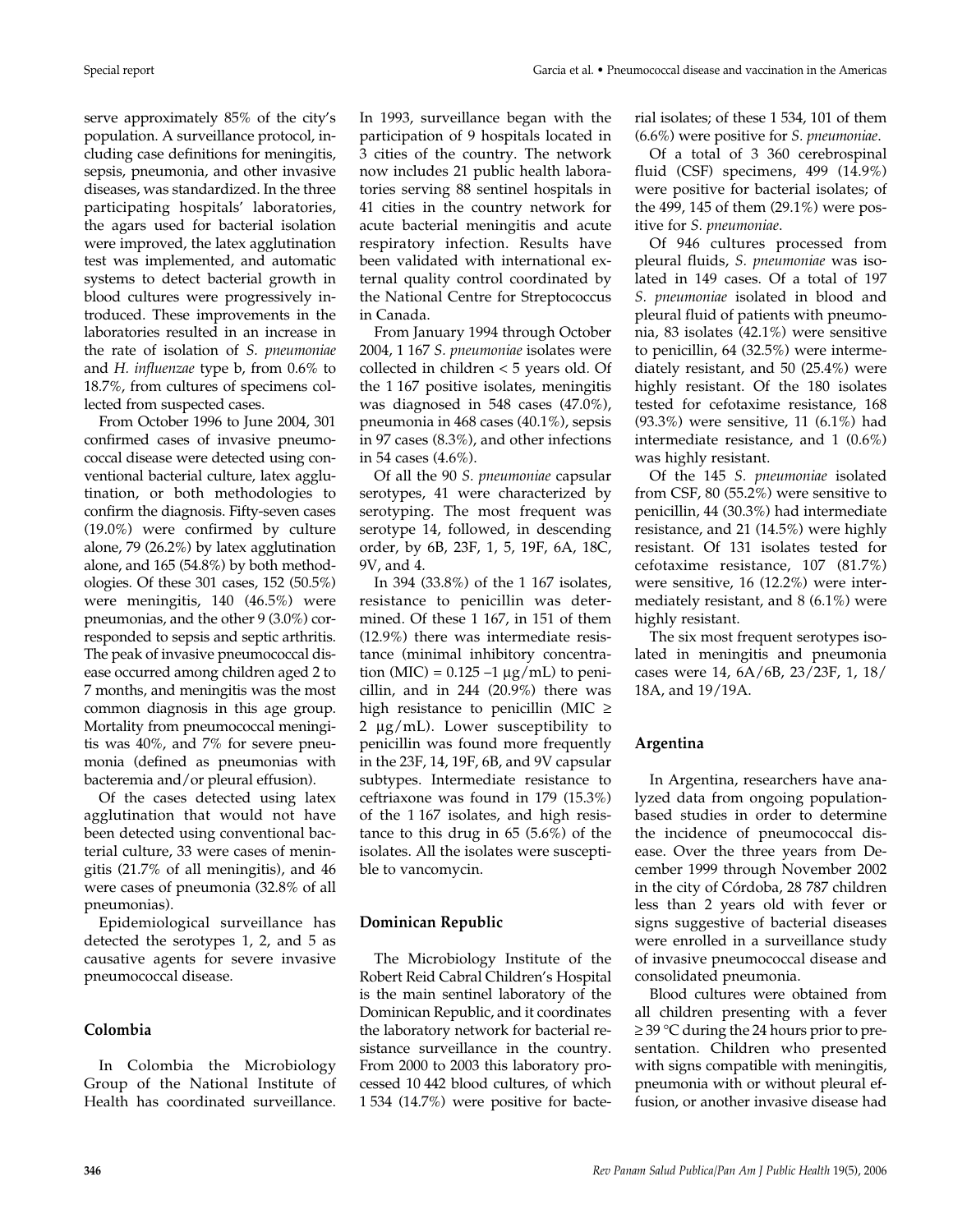samples cultured from blood and other appropriate sterile sites. Chest radiographs were obtained from all children suspected of having pneumonia, and they were read by an independent radiologist. The overall incidence per year of culture-proven invasive pneumococcal disease was 212.2 per 100 000 children aged < 2 years, the incidence of pneumococcal pneumonia was 99.7 per 100 000, and the incidence of meningitis was 8.0 per 100 000.

The estimated rate of febrile bacteremia was 98.5 per 100 000 children per year. The peak incidence of pneumococcal disease was at 6 to 17 months of age. From all *S. pneumoniae* isolated, 60% were from ambulatory patients. The most common serotypes were 14, 6A, 6B, 5, 1, 18C, 7F, 19F, and 9V.

Preliminary results are also available from ongoing studies in Concordia and Paraná (which are cities in the province of Entre Ríos) and in Pilar (which is a city in the province of Buenos Aires). The total population of Concordia is 141 980 inhabitants, of which 16 148 are children aged < 5 years old. Paraná has a total population of 275 000 inhabitants, of which 28 744 are children aged < 5 years old, for a total of 44 892 children aged  $< 5$  years old in the two cities. Pilar has a total population of 232 463 inhabitants, of which 27 209 are children aged < 5 years old.

From 1 November 2002 to 30 April 2004 in Paraná and Concordia a total of 1 000 acute lower respiratory infection cases with a chest radiograph were included in the study; 509 (50.9%) were considered probable bacterial pneumonia.

In children < 5 years old in the three cities the incidence of X-ray-confirmed pneumonia with consolidation ranged from 709 cases per 100 000 to 1 189 cases per 100 000.

From the group of 509 children with consolidation in Paraná and Concordia, 304 cultures were obtained, mostly from blood, CSF, and pleural fluids. The bacteria isolated were *S. pneumoniae* (17 of the cultures, or 5.6%) and *Staphylococcus aureus* (1 of the cultures, 0.3%). Three *S. pneumoniae* were isolated from specimens obtained from other fluid spaces.

In the city of Pilar a total of 567 acute lower respiratory infection cases were included in the study, and a chest radiograph was performed on 525 of the cases (92.6%). Of those 525 with a chest radiograph, 294 of them (56.0%) were considered consolidated pneumonia, that is, probable bacterial pneumonia. In children  $<$  5 years old in the three cities, the incidence of X-ray-confirmed pneumonia with consolidation ranged from 963 cases per 100 000 to 1 189 cases per 100 000.

Of the 130 cultures obtained in Pilar from the 294 children with radiological consolidation, the bacteria isolated were *S. pneumoniae* (6 cases, or 4.6%), *S. aureus* (4 cases, 3.1%), and βhemolytic streptococci (2 cases, 1.5%).

## **Uruguay**

In 2004, supported by PAHO, Uruguay conducted a cost-effectiveness study of introducing pneumococcal vaccine. Data were collected on the incidence of pneumococcal disease during the 1997–2001 period, opportunity costs, possible effectiveness of the conjugated vaccine, and the cost of an immunization program. The incidence of pneumococcal meningitis during the period of the study among infants aged under 1 year of age was 22.4 per 10 000, with a case-fatality rate of 38.5%.

In a population-based study conducted from June 2001 to May 2004 in the cities of Salto and Paysandu, the annual incidence of consolidated pneumonia in hospitalized children under 5 years of age was significantly higher in children < 1 year old or 12 to 23 months old than it was in those 24– 35 months old or 36–59 months old.

The direct average medical cost for one episode of consolidated pneumonia hospitalized in a public health institution was estimated to be US\$ 569. The components that had the highest weight in the cost were the hospitalization (76%) and the surgical procedures as the result of complications (12%).

Microbiological surveillance in children hospitalized for pneumococcal invasive disease at the national pediatric hospital in Montevideo during the 1994–2003 period found that serotype 14 was the most commonly isolated serotype (30.8%), followed by serotype 5 (18.9%) and serotype 1 (14.4%).

For a 9-valent pneumococcal vaccine, among children aged 1 to 2 years, the expected protection coverage against the most frequent circulating pneumococcal serotypes would be 91% for serotypes causing pneumonias and 83% for serotypes causing meningitis.

The sensitivity analysis of the costeffectiveness study showed that the variables that influenced the model the most were disease incidence, cost of treatment, and the price of the vaccine. Nevertheless, introduction of a pneumococcal vaccine should not be based solely on costs. Other, qualitative factors related to preventing death and disease and achieving equity in health should also be considered.

## **RECOMMENDATIONS FOR VACCINE INTRODUCTION IN LATIN AMERICA AND THE CARIBBEAN**

The Working Group members at the Mexico City meeting recommended that the countries of Latin America and the Caribbean strive to introduce the pneumococcal vaccine when it becomes affordable. In the meantime, surveillance should be enhanced in order to prepare the way for the vaccine's introduction.

The members of the Working Group recognized the importance of PAHO's coordinating role with RSV. They also indicated that PAHO will need ongoing financial support to assist with the following activities: (1) strengthening laboratory capacity; (2) strengthening the clinical and epidemiological components of surveillance; (3) at key surveillance centers, conducting one or more of the following: economic studies, surveillance for adult pneumococcal disease, and population-based estimates of disease incidence; and (4) supervisory site visits and management meetings.